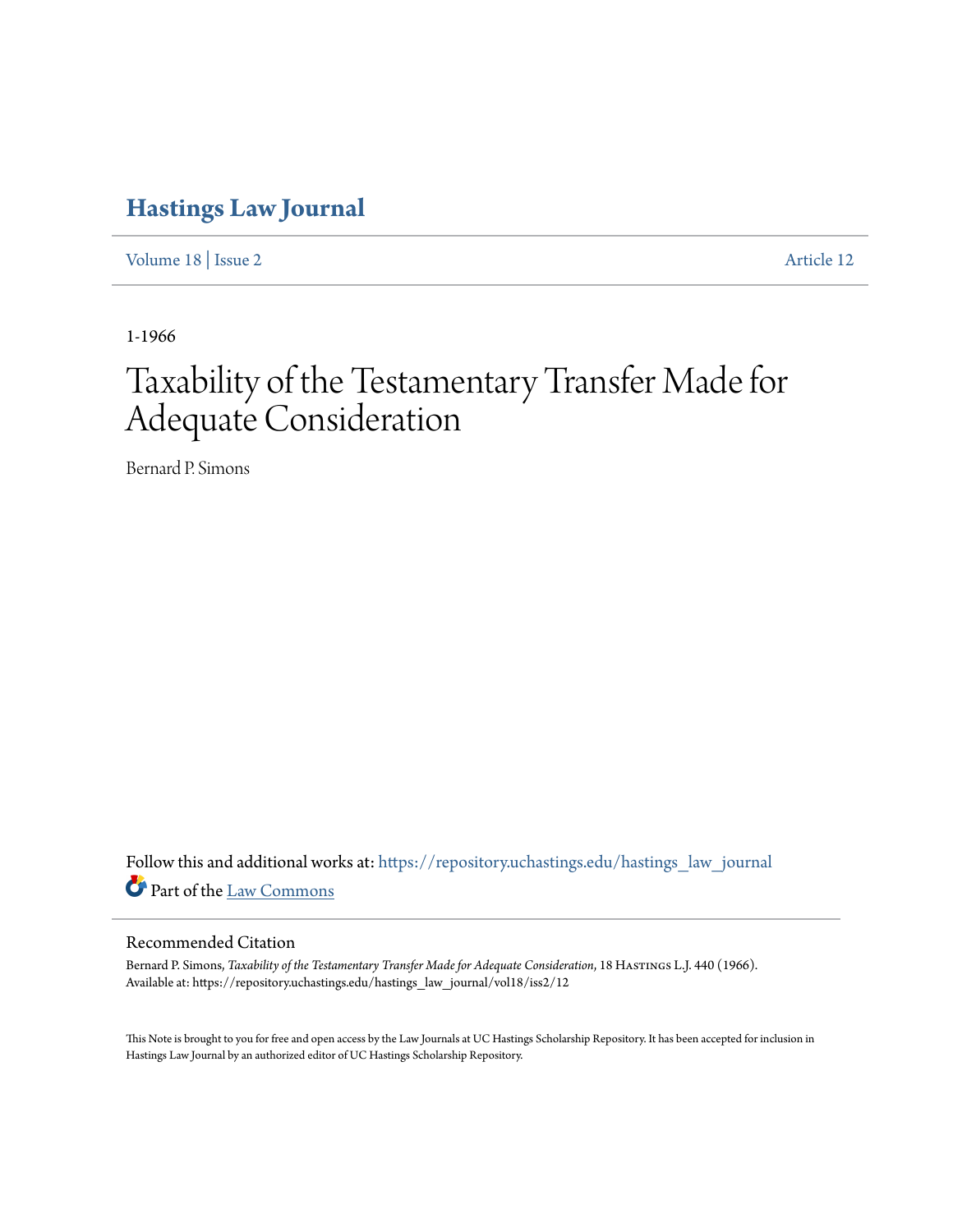may be well to consider that a promise may be one to make a will, in determining the time when the rights of the third party beneficiary become unalterable without his consent. This is true, not because an exception should be made, but because such a consideration affords an opportunity to clearly see the consequences of such a rule.<sup>103</sup> Also, constructive conditions of exchange in bilateral contracts should not be applied as a matter of course, especially when unjust results may be reached. The fact that situations rarely arise where such conditions should not apply, is no justification to discard the reason why they exist.

A contract to make mutual wills in favor of third party beneficiaries is undependable as a device for disposition of property if the confusion that now exists continues.<sup>104</sup> An attempt has been made to help clarify the matter and show that a separation agreement to make mutual wills in favor of the children constitutes a bilateral contract in California. This contract may be rescinded by mutual consent of the contracting parties anytime before the beneficiary institutes a suit or changes position in reliance. The promises may or may not be dependent, depending on the circumstances of the case. An examination of California cases has been made to avoid an ill-founded application of stare decisis to support a contrary result.

#### *Gerald Y. Sekiya\**

104 "The contract to devise and bequeath or, as we may call it more concisely, the contract to make a will is not among the devices favored by the bar for estate-planning purposes. But it is widely used by laymen; it has, perhaps for that reason, figured in a considerable amount of litigation; and it is, as pointed out by Sparks, an appropriate, and under certain circumstances the only available tool to achieve a number of legitimate ends." Eheinstein, *Critique: Contracts to Make a Will,* 30 N.Y.U.L. REv. 1224, **1225** (1955).

\* Member, Second Year Class.

### TAXABILITY OF TESTAMENTARY TRANSFER MADE FOR ADEQUATE CONSIDERATION

All estate<sup>1</sup> and inheritance<sup>2</sup> tax statutes provide that a transfer by will from a person who dies possessed of the property transferred, while a domiciliary of the state, is a taxable transfer. 8 This all inclusive language has caused a number of

' An estate tax is a tax on what is left by the decedent and not on what comes to the beneficiaries or heirs. United States v. Stewart, 270 F.2d 894 (9th Cir. 1959).

**<sup>2</sup>**"The inheritance tax is not a tax on the property of the decedent but is an excise imposed on the privilege of succeeding to property upon the death of the owner." Estate of Barter, 30 Cal. **2d** 549, 557, 184 P.2d 305, 309 (1947). *<sup>3</sup> E.g.,* **CAL. REv.** *&* **TAx. CoDE** § **13601;** D.C. **CODE ANN.** § **1601 (1961);** MAss.

**GEN.** LAws ch. 65, § 1 (1965); N.J. **STAT. ANN.** § 54: 34-1 (1965).

**<sup>103</sup>**Compare Meislin, *Revocation of Contracts to Bequeath Benefitting Third Parties,* 44 VA. L. REV. 41 (1958). Professor Meislin urges an exception to the "vesting" rule of section 142 of the Restatement of Contracts when the contract involves a promise to make a will. Perhaps this conclusion is the result of a dislike for the rule of section 142, rather than a desire for special treatment of contracts to make wills.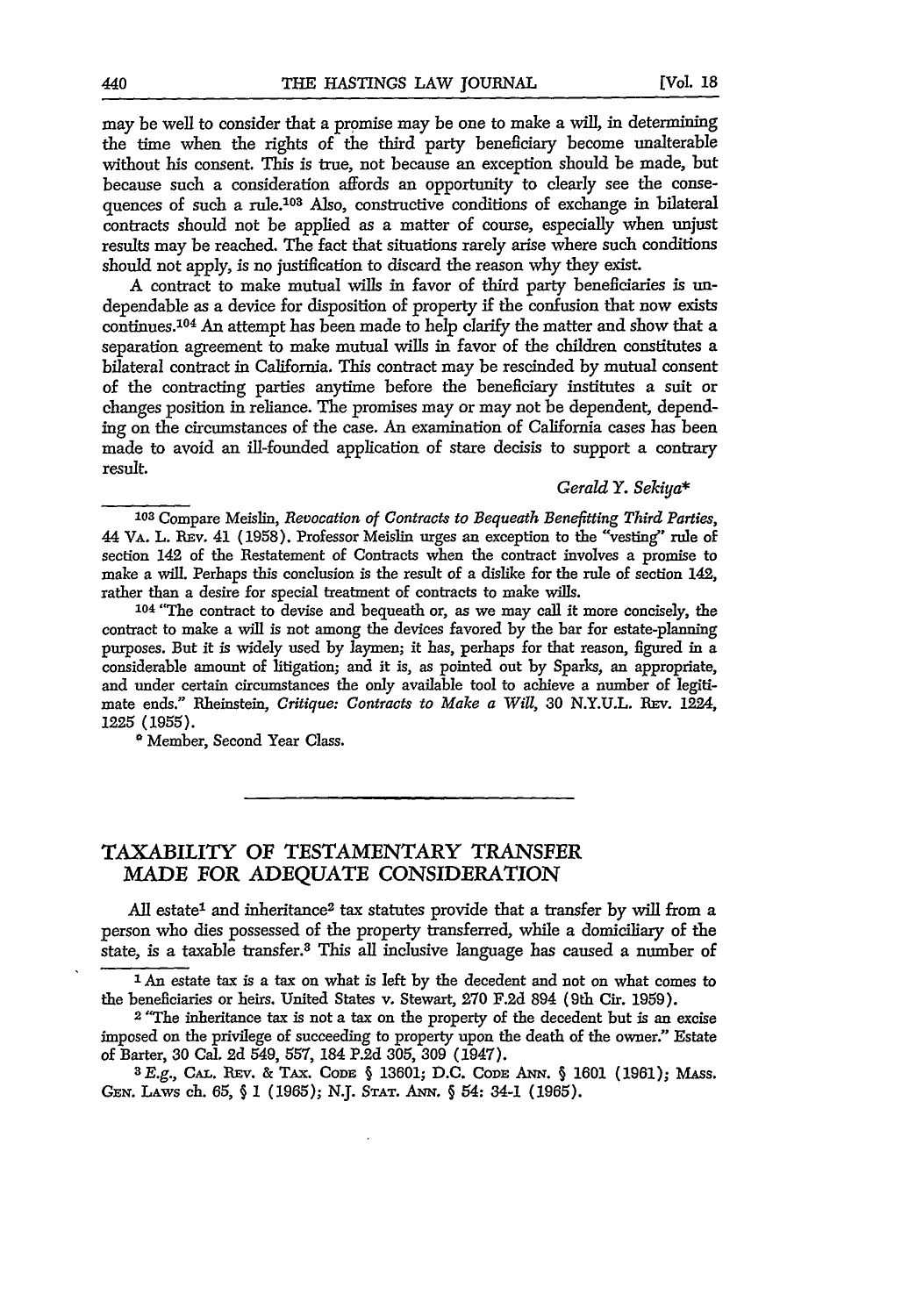state courts to consider whether a testamentary transfer, supported by adequate and full consideration, is to be subject to a death tax. The Supreme Court of California faced this question for the first time in *Estate of Vai.4* The court held, with Chief Justice Traynor dissenting, that to the extent a testamentary transfer was supported by full consideration, it was not includible in deceden's gross estate for computing the death tax. The supreme court thus overruled the decision of the district court of appeals in *Estate of Grogan.5*

#### *Prior Judicial Interpretation in California*

*Estate of Grogan6* was the first case in California to consider this question. There, a husband and wife entered into a property settlement agreement which was later incorporated into a decree of divorce. Under this agreement, the husband agreed to create a testamentary trust, the income from which was to be paid to and become the separate property of his wife during her life. At her death, the unexpended portion of the corpus was to go to their minor child. In consideration for this promise, the wife renounced her right to inherit from her husband.

When the husband died an inheritance tax was imposed on the trust fund created by his will. In opposing the tax, the wife contended that the bequest operated merely to fulfill an obligation created by the property settlement agreement; and, therefore, did not constitute a transfer within the meaning of section 2 of the Inheritance Tax Act.7 The court, however, upheld the tax, saying:

The reason for such transfer is not taken into consideration. The *result* is all that is considered; that is, the transfer itself.... The statute here does not provide for a tax because someone has a *right* arising out of a debt or otherwise, but only when a *transfer* of property is brought about by means of a will is a tax imposed. *It is a tax on the vehicle carrying the right, rather than a tax upon the right itself.* It is in effect a declaration of law that when a will is used as a means of conveyance of property a tax must be paid for this privilege.8

The *Grogan* case was somewhat restricted by *Estate of Rath,9* decided fourteen years later, There, a husband and wife entered into a written agreement whereby the wife agreed to will her separate property to her husband in the event he survived her. The husband agreed, in turn, to make a will devising such portion of said property as he did not consume in his lifetime to his wife's two nephews. The husband died five months after his wife, leaving by his will the real estate, which was the subject of the agreement, to his wife's two nephews. The California Supreme Court held that the property was not includible in the husband's gross estate for computing the inheritance tax. The court expressly distinguished *Estate of Grogan*,<sup>10</sup> as well as certain New York decisions,<sup>11</sup> saying:

**8 63** Cal. App. at 544, 219 Pac. at 90. (Emphasis added.)

**9 10** Cal. 2d 399, 75 P.2d 509 (1937).

**<sup>10</sup>**Estate of Grogan, **63** Cal. App. **536,** 219 Pac. 87 (1923).

*"I1n re* Howell's Estate, **255** N.Y. 211, 174 N.E. 457 (1931); *In re* Kidd's Estate,

**<sup>465</sup>** A.C. 139, 52 Cal. Rptr. **705, 417** P.2d 161 (1966).

**<sup>563</sup>** Cal. App. 536, 219 Pac. 87 (1923). This case is criticized in Note, 12 CAL. L. **REv.** 233 (1923).

B *Ibid.*

**<sup>7</sup> CAL. REv. &** TAx. CODE. **§** 13601. This section provides "A tax shall be, and is, hereby imposed upon transfer of any property **...** by will."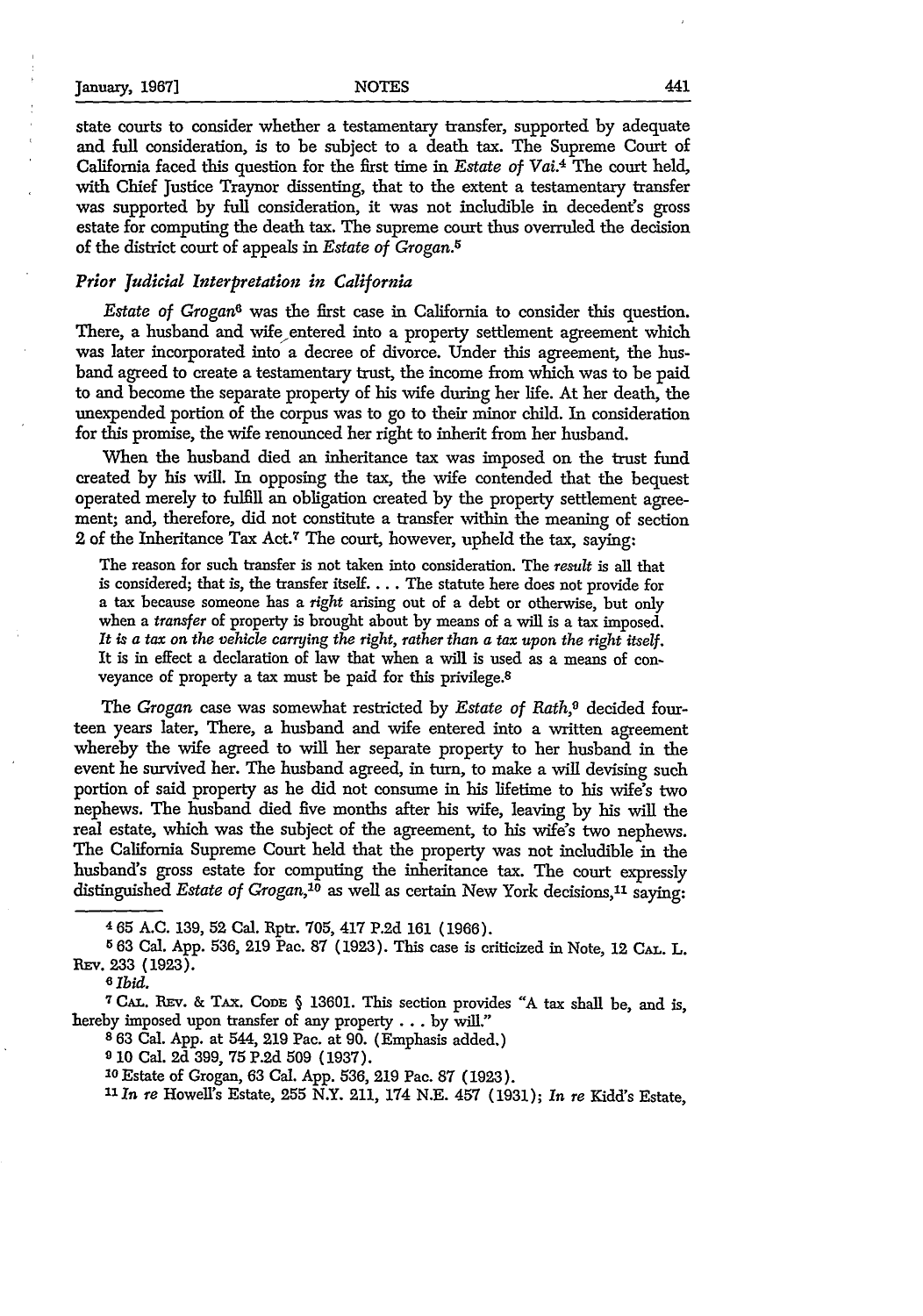Said decisions are to the effect that a transfer made **by** will is taxable although in pursuance of a contract, in payment of a debt, or for services rendered. Said decisions had reference to a situation where the testator is disposing of his own property, not of property held **by** him in trust for others, *as to which his will is a* mere conduit of title.<sup>12</sup>

**By** distinguishing *Grogan, Rath* limited the decision to allowing a deduction where the testamentary transfer is of property held in trust **by** the testator. This means that where A promises *B* to devise *B's* property to *C,* the testamentary transfer from A to *C is* not a taxable transfer at *A's* death. Nevertheless, *Grogan* still seemed to remain authority for the imposition of an inheritance tax at *A's* death where A promises *B* to devise *As* property to *C.*

*Grogan* was further limited by *Estate of Belknap.13 In Belknap,* a husband and wife entered into a property settlement agreement. In partial settlement of all the wife's property rights in his estate, the husband agreed to direct his executor by his will to purchase a 20,000 dollar annuity bond for his wife. The husband so provided in his will. The court, holding that the annuity bond purchased by the executor was not taxable, said:

The contract having been made for a valuable consideration as a complete settlement of all property rights, which rights were approved and awarded **by** the terms of the interlocutory decree from which no appeal was taken, it was enforceable regardless of the provision of the will. The transfer of interest in the property was therefore made by the contract before the will was executed, and the wife was entitled to exemption from inheritance taxes on the annuities.14

#### *Estate of Vai*

The Supreme Court of California had an opportunity to evaluate *Belknap* and *Rath* when it heard *Estate of Vai.*<sup>15</sup> Giovanni and Tranquilla Vai had cared for their incompetent daughter, Madeline, for twenty-seven years until January, **1953,** when marital discord ensued. After filing a separate maintenance action, Tranquilla entered into a property settlement agreement with Giovanni.<sup>16</sup>

The community assets of Giovanni and Tranquilla exceeded 1,000,000 dollars when the property settlement agreement was executed. In consideration for Giovanni's promise to provide for Madeline's lifetime care, and to hold Tranquilla harmless from this obligation, he received by far the majority of the community property. Tranquilla received only a parcel of improved real estate valued at '150,000 dollars,<sup>17</sup> 26,000 dollars in cash, an automobile, an assured lifetime in-

**188** N.Y. 274, **80 N.E.** 924 **(1907);** *In re* Gould's Estate, **156** N.Y. 423, **51** *N.E.* **287 (1898).**

**12 10** Cal. 2d at 407, 75 P.2d at 513. (Emphasis added.)

**13 66** Cal. App. 2d 644, **152** P.2d **657** (1944).

**<sup>14</sup>***Id.* at 657, **152 P.2d** 664.

**1565 A.C. 139,** 52 Cal. Rptr. **705,** 417 P.2d 161 (1966).

**16** Following the execution of the property settlement agreement, the separate maintenance action was abandoned. Therefore, the agreement could not have been incorporated into a court decree as in *Belknap.*

**17** Although not directly related to the scope of this article, a very interesting problem is raised **by** the decision of the United States Supreme Court in United States v. Davis, 370 U.S. *65* (1966) as to whether a federal income tax **is** due upon the transfer of improved real estate. In *Davis* the Court approved an income tax on a transfer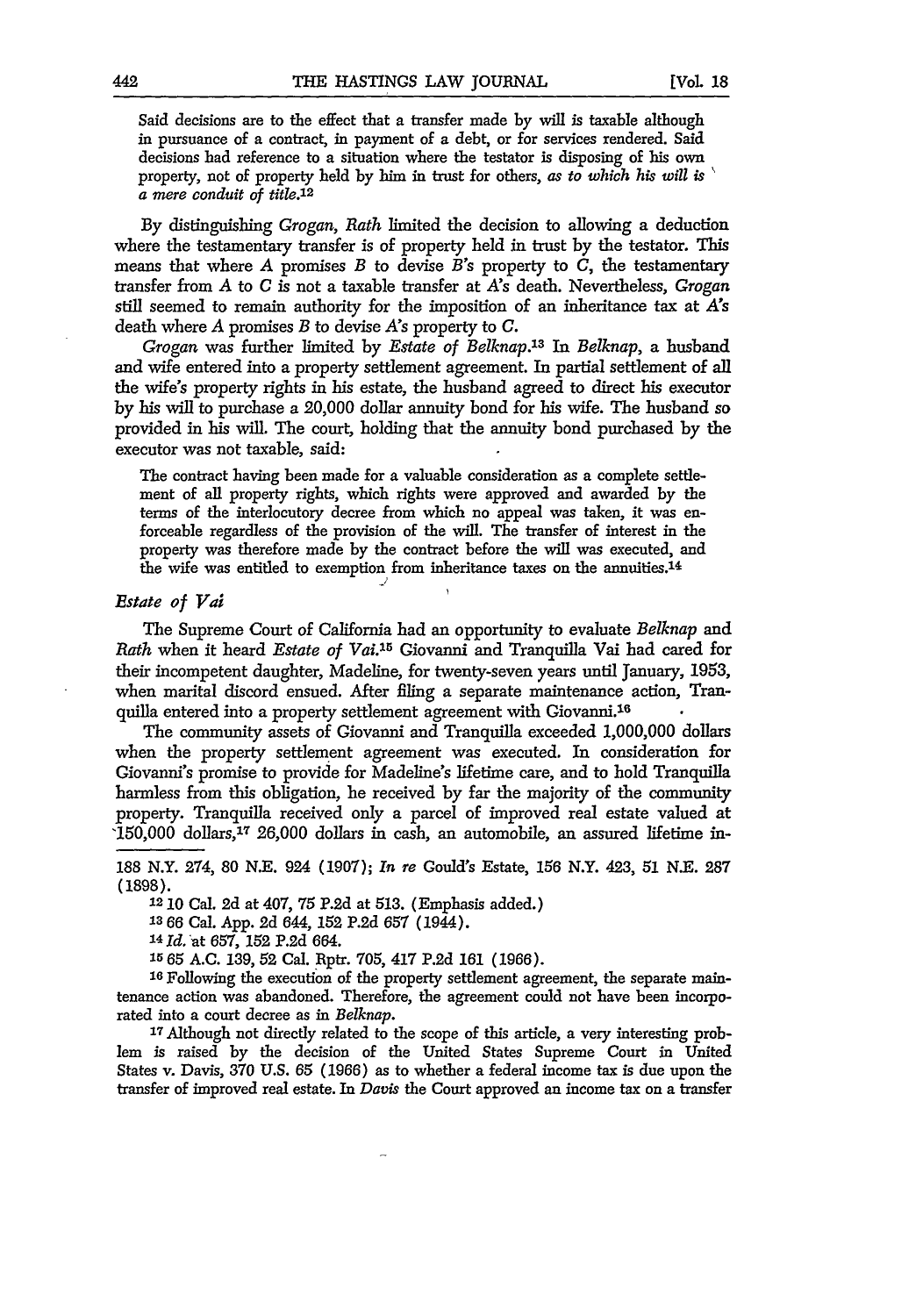come of 6,000 dollars per year after taxes and freedom from the community obligations.<sup>18</sup>

The property settlement agreement provided that Giovanni was to support and maintain Madeline during his life; and, that he would create a testamentary trust to provide for her lifetime support.<sup>19</sup> By his will, Giovanni left substantially his entire estate in trust; the income directed to be distributed to Madeline during her life.

Giovanni's executors estimated the cost of supporting Madeline at 2,500 dollars per month. Capitalized by Madeline's life expectancy, this represented 515,341.56 dollars as of the date of Giovanni's death. The executors claimed that this amount should be treated as a non-taxable transfer.

The court rejected the *Grogan* test of looking only to the transfer itself and not to the reasons behind it. The majority adopted the modem view that in determining whether a transfer is subject to an inheritance tax, the realities of substance should control the niceties of form. 20 The court looked beyond the vehicle used to carry out the transfer, and examined the motives for it. To the extent that the transfer was supported by adequate and **full** consideration, the majority concluded it was simply a means of fulfilling the testator's contractual obligation.

Suppose the testator had not provided for Madeline in his will, but, instead

of appreciated property by a husband to his wife pursuant to a property settlement agreement. Under the law of Delaware, where the husband and wife were domiciled, the husband is deemed to own all the "community" property subject to his wife's right upon divorce to a reasonable share. **In** dividing their property, the husband transferred certain shares of stock to his wife. The court held that the difference between the fair market value of the shares and the original cost to the husband was subject to taxation as a capital gain. Under  $\S$  61(a) of the Internal Revenue Code of 1954, an income tax is due on "gains derived from dealings in property." The court held that this section was designed to tax the economic growth of the shares.

In California, a wife has a vested one-half interest in all community property; therefore, when the husband conveys to her the fee simple in certain real estate in exchange for his freedom from his legal obligations, a sale is transacted. An economic benefit inures to the husband, and seemingly this benefit is subject to taxation under  $\S 61(a)$ . For an excellent discussion of the *Davis* case and its impact in community property states, see

Note, 10 U.C.L.A.L. RPv. 425 (1963). **'8** After Giovanni's death, Tranquilla brought an action to rescind the property settlement agreement on the ground that Giovanni had fraudulently concealed part of the community assets at the time the agreement was made. The California Supreme Court, in Vai v. Bank of America, 56 Cal. 2d 329, 15 Cal. Rptr. 71, 364 P.2d 247 (1961), held that Tranquilla could rescind the agreement, and that she was entitled to relief because of the constructive fraud of Giovanni. After this decision, Tranquilla entered into a stipulation agreement with the executors of Giovanni's estate whereby she received \$500,000 for the decedent's fraud. Under this settlement, Tranquilla waived all of her rights under the property settlement agreement except Giovanni's promise to provide for Madeline's lifetime support and care. Brief for Appellant, p. 15, *In re* Estate of Vai, **237** A.C.A. 901, 47 Cal. Rptr. 227 (1965).

**'9** Brief for Appellant, p. 8, *In re* Estate of Va, **237** A.C.A. 901, 47 Cal. Rptr. 227 **(1965).** <sup>2</sup>

0 See Kelly v. Woolsey, **177** Cal. 325, **170** Pac. **837** (1918); Estate of Stevens, **163** Cal. App. **2d** 255, 329 **P.2d** 337 (1958); *In re* Hyde's Estate, **92** Cal. App. 2d 6, 206 P.2d 420 (1949).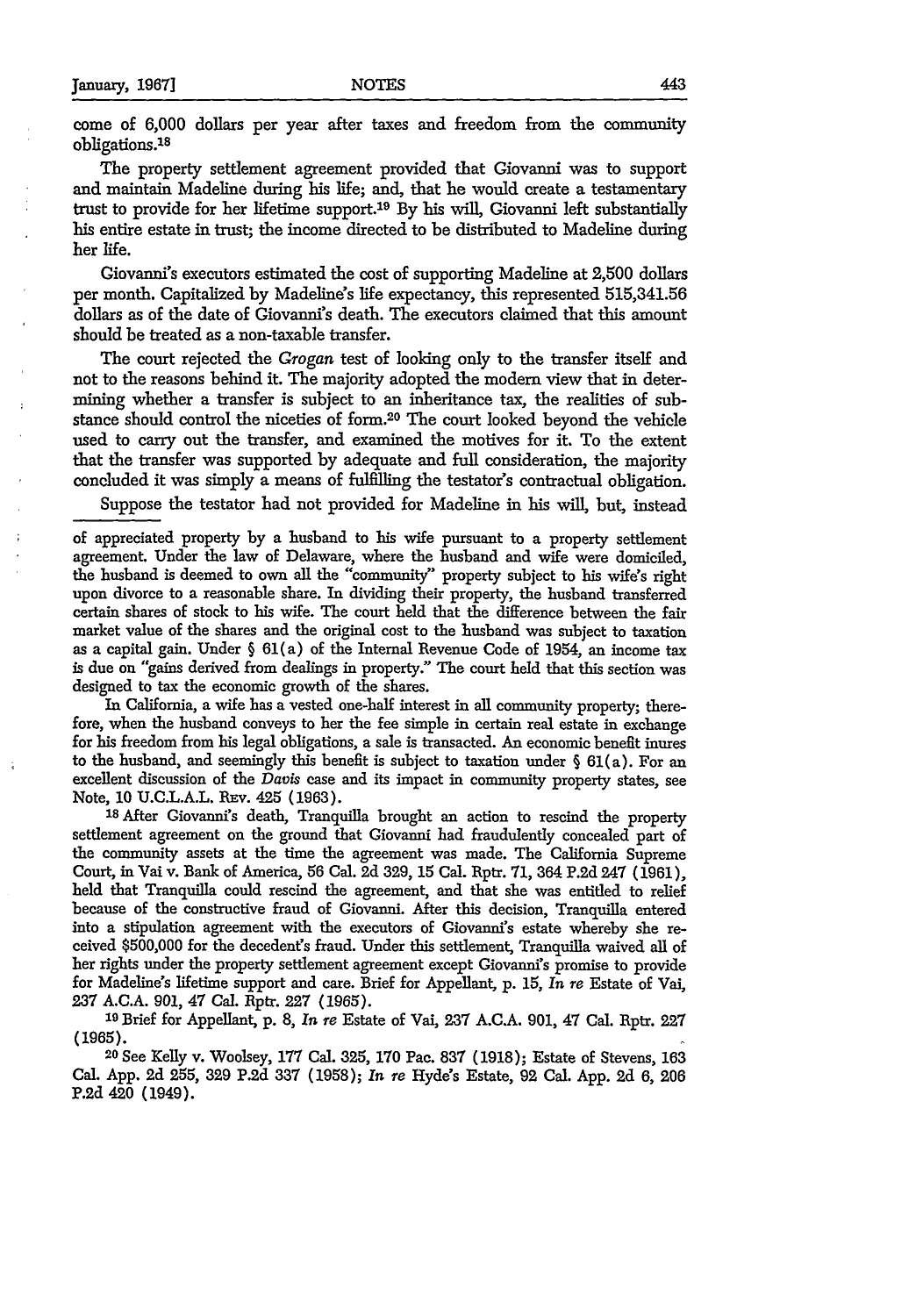devised all his property to others. What contractual rights would Madeline have had? It is well established in California, as in the majority of jurisdictions, that the daughter could have enforced the contract between her parents by an action for quasi-specifie performance. 21 In his dissenting opinion in *Vai,* Chief Justice Traynor relies on *In re Kidds Estate22* for the proposition that any recovery obtained by the daughter through an action for quasi-specific performance would be subject to an inheritance tax. However, the court in *Vai,* by overruling *Estate of Grogan,23* impliedly disapproved of the holding in the *Kidd* case,24 thus removing the possibility that a person would be relieved of tax consequences simply by performing his contractual obligations. This may cause the court's decision in *Vai* to have a very significant effect. To the extent a testamentary transfer is supported by full consideration, it is not includible in the transferor's gross estate for computing the state inheritance tax. It is seemingly immaterial whether the transfer is effected by the testator's will or by the judicial enforcement of a third party beneficiary contract.

#### *California Statutory Provisions*

The legislature has made it quite clear that every transfer by will is subject to an inheritance tax.<sup>25</sup> Moreover, no exception has been provided for a testamentary transfer, even if it is supported by an adequate and full consideration. Therefore, the court in *Vai* violates the generally recognized rule that "deductions are matters of legislative grace, and one seeking a deduction must show that he comes clearly within the terms of the statute allowing it."26

When Giovanni Vai signed the property settlement agreement, the California Administrative Code provided:

A transfer by will is subject to the Inheritance Tax Law even though made pursuant to an agreement between the transferee and the decedent for an adequate and full consideration in money or money's worth which was received by the

21 "A contract to make a will cannot be specifically enforced because **'in** the lifetime of a party all testamentary powers are in their nature revocable and after his death it is no longer possible for him to make a will. Courts of equity have adopted a remedy equivalent to a specific performance by compelling those upon whom the legal title had descended to convey to the beneficiary under the contract on the ground that they hold as trustees for the beneficiaries. **. . .'** This practice has developed what is termed the quasi-specific performance theory." Sonnicksen v. Sonnicksen, 45 Cal. App. 2d 46, 53, 113 P.2d 495, 499 (1941); 2 **WILMsMTON, CoNRACrs, §§** 347, 356, 370 (3d ed. 1959).

**22188** N.Y. 274, 80 N.E. 924 (1907).

**23 63** Cal. App. 536, 219 Pac. 87 (1923).

**24** Cited with approval in Estate of Rath, 10 Cal. 2d 399, 407, 75 P.2d 509, 513 (1937); Estate of Grogan, 63 Cal. App. 536, 539, 219 Pac. 87, 88 (1923).

<sup>2</sup> <sup>5</sup>**CA.. REv. &** TAx. **CODE §** 13601: **"A** transfer by will or the laws of succession of the state from a person who dies seized or possessed of the property transferred while a resident of this state is a transfer subject to this part." CAL. REV. & TAX. CODE § 13304: "'Transfer' includes the passage of any property, or any interest therein, or income therefrom, in possession or enjoyment, present or future, in trust or otherwise." CAL. REV. **&** TAx. CODE **§** 13401: "An inheritance tax is hereby imposed upon *every transfer* subject to this part." (Emphasis added.) **<sup>2</sup> <sup>6</sup>**Markwell's Estate v. Commissioner, 112 F.2d **253** (7th Cir. 1940); Empire Trust

Co. v. Commissioner, 94 F.2d 307, 310 (4th Cir. 1938).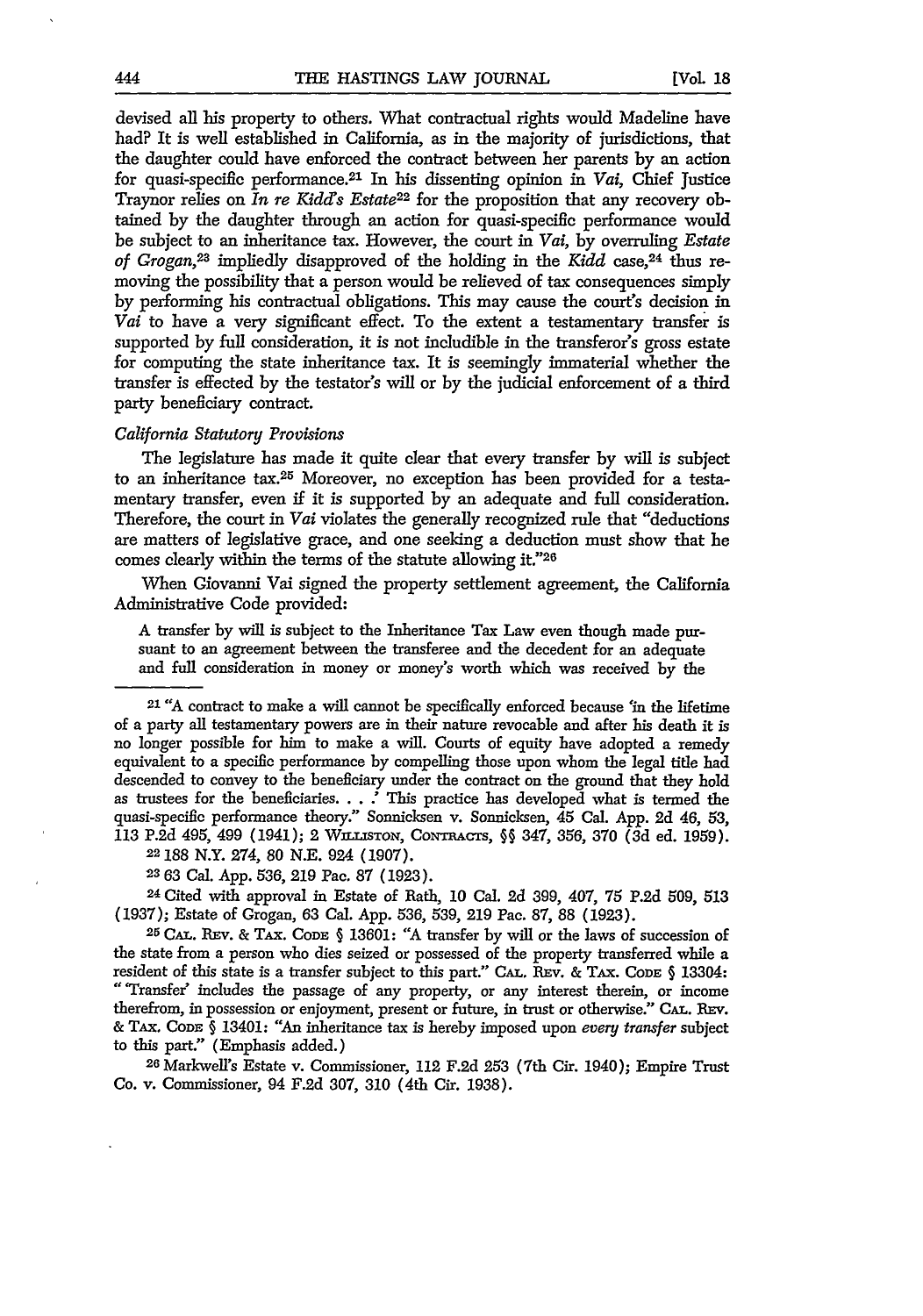decedent. In such case, the transferee takes from the decedent under the will and not **by** virtue of the agreement.27

The majority of the court quickly passed over this provision saying that it did not "represent a correct interpretation of legislative intent."28 Giving full effect to the clarity of the statutory provisions,<sup>29</sup> it seems obvious that this administrative provision gives the proper interpretation to the legislature's intention. The court does great violence to the statutory language in reaching its conclusion.30

#### *Alternative Solution*

The court could have reached the same result by other means doing no violence to the clear language of the statutes. The transfer to the incompetent daughter was actually from the wife and not from the husband. Under the property settlement agreement, the wife agreed to transfer a substantial part of her share in the community property to her husband. He agreed, in turn, to create a testamentary trust to provide for their incompetent daughter's lifetime support and maintenance. Thus, to the extent the wife renounced her share in the community property, the trust corpus represented property held by the husband in trust for the daughter. Following the *Rath* case, the court could have allowed an exemption for a testamentary transfer of property held in trust by the testator.

A second alternative method of reaching the same conclusion would have been to rely on section 13983 of the California Revenue and Taxation Code, which provides: "Debts of a decedent owed by him at the time of his death are deductible from the appraised value of the property included in any transfer subject to this part made by the decedent." At the time of his death, the husband was indebted to his daughter in a sum equal to the amount necessary for her lifetime support and maintenance. The daughter was a creditor beneficiary under the property settlement agreement, and possessed a valid claim against her father's estate.<sup>31</sup> The court, however, chose a more direct means of reaching its holding.

27 CALIFORNIA ADMINISTRATIVE CODE, TIT. 18, Regs. 13601-03(a). <sup>28</sup>In *re* Estate of Vai, 65 A.C. 139, 52 Cal. Rptr. 705, 711, 417 P.2d 161, 167 (1966). 29 "Unless the contrary appears, statutory words are presumed to be used in their

ordinary and usual sense, and with a meaning commonly attributable to them." Burnet v. Brooks, 288 U.S. 378, 391 (1933). See Estate of Letchworth, 201 Cal. 1, **255** Pac. **195 (1927).**

**<sup>30</sup>**The court's holding that the property passed to the daughter through the will and not through the contract also does violence to the eleventh paragraph of Giovanni's will: 'During the entire term of this trust the whole title, both legal and equitable, in fee, to the trust estate is and shall be vested in the trustee (named in the will) as such title in the trustee is necessary for its due execution of this trust, and no interest therein is vested in any beneficiary hereunder. The interest of the beneficiary is personal only, consisting of the right to enforce the due performance of the trust." Brief for Respondent, p. 4, *In re* Estate of Vai, **237** A.C.A. 901, 47 Cal. Rptr. **227** (1965). (Emphasis added.)

31 RESTATEMENT, CONTRACTS § 133(1)(b) (1932): "Where performance of a promise in a contract will benefit a party other than the promisee, that party is .**.**.a creditor beneficiary if no purpose to make a gift appears from the terms of the promise in view of the accompanying circumstances and performance of the promise will satisfy an actual or supposed or asserted duty of the promisee to the beneficiary. **. . "** Anderson v. Calaveras Cent. Mining Corp., **13** Cal. App. 2d 338, **57** P.2d 560 (1936).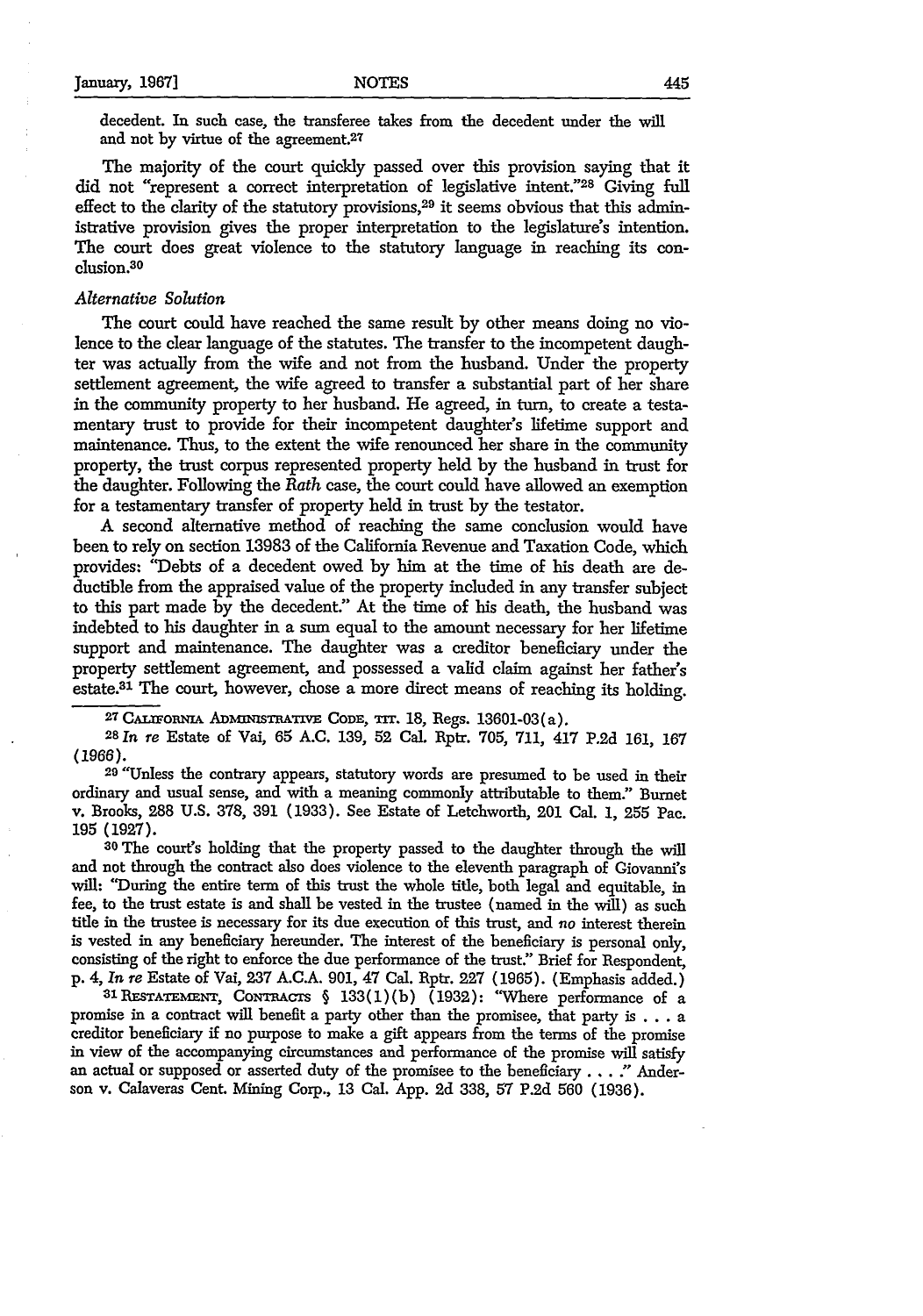#### *Correctness of the Vai Decision )*

The court's holding in *Estate of Vai* places California in a minority position. The great majority of courts which have considered statutes almost identical to section 13601 of the California Revenue and Taxation Code have reached decisions contrary to the *Vai* case.32 They have held that a testamentary transfer, otherwise subject to the inheritance tax, will not be excluded from the decedent's gross estate even if made pursuant to a contract supported **by** full consideration.<sup>33</sup>

The minority view, now adopted **by** California, is easily justified and seems to be the answer the legislature would give were the question presented to it. The reason for this conclusion is that the result of such testamentary transfers, when made for full value, can in no way defeat the statutory purpose of an inheritance tax; since the estate is not depleted in value, it is merely changed in form.34 In exchange for the property devised, the testator has received other property which is included in his taxable gross estate. To prevent the imposition of an inheritance tax on the mere form of the transfer, the court should examine the effect and operation of the property settlement agreement under the circumstances existing at the time the contract is executed. If such an examination discloses that the decedent received full consideration in money's value, then the transfer is merely an exchange of assets; his estate is not reduced and no tax is avoided.

#### *Legal Obligation of Support as Adequate Consideration*

The district court's dicta in *Estate of Vai*<sup>35</sup> raises the question whether a parent's legal obligation to reasonably support an incompetent adult child is adequate consideration, for taxation purposes, for the promise to support the child. This question has not been decided in California; however, the State Controller's office in the past has rejected all claims for deduction based on such ground.<sup>36</sup> "If the duty of a parent to support his child is adequate consideration to exempt from taxes the transfers made to such child, then there would never be any gift or inheritance tax on the property or transfers to his dependent child."37

The federal courts, in determining whether to include property within the decedent's gross estate in computing the federal estate tax, have disapproved of the *Grogan* test that form controls substance.38 Instead, they have held that

82 The following cases have held such transfers taxable: Slyder v. District of Columbia, 187 F.2d **217** (D.D.C. 1951); State v. Mollier, 96 Kan. 51, 152 Pac. 771 (1915); Clarke v. Treasurer & Receiver Gen., **226** Mass. 301, **115 N.E.** 416 **(1917);** State *ex rel.* March v. Probate Court, 168 Minn. 508, 210 N.W. 389 (1928); Carter v. Craig, 77 N.H. 200, 90 At. 598 (1914); *In re* Gould's Estate, **156** N.Y. 423, **51** N.E. **287** (1898); Sheppard v. Desmond, **169** S.W.2d 788 (Tex. Civ. App. 1943). *Contra:* Schroeder v. Zink, 4 N.J. *1,* 5, 71 A.2d 321, 325 (1950).

**<sup>33</sup>**Cases cited note 32 *supra.* **<sup>84</sup>**Schroeder v. Zink, 4 N.J. *1,* 5, 71 A.2d **321,** 325 (1950).

85237 A.C.A. 901, 911, 47 Cal. Rptr. 227, 233 (1965). **<sup>36</sup>**Interview on September 23, 1966 with Mr. Milton D. Harris, head of the San Francisco office of the Inheritance and Gift Tax Division of the State Controller's office. **<sup>7</sup>**Brief for Respondent, **p.** 14, *In re* Estate of Vai, **65 A.C, 139,** 52 Cal. Rptr. 705,

417 **P.2d 161** (1966).

**<sup>38</sup>**See Chase Nat'l Bank v. Commissioner, 225 **F.2d 621** (8th Cir. **1955);** Helvering v. United States Trust Co., 111 **F.2d** 576 **(2d** Cir. 1940).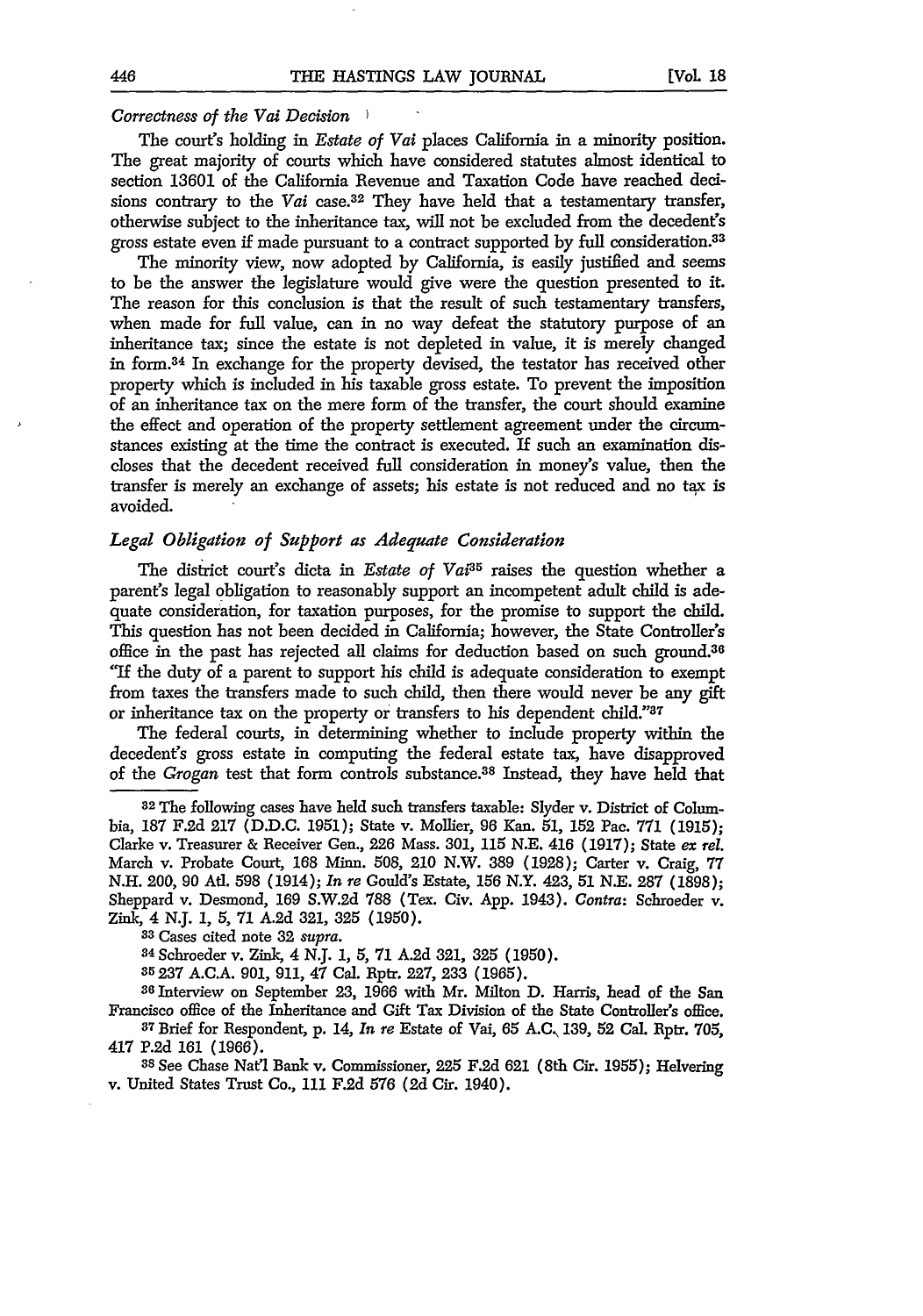where a parent fulfills his legal obligation to provide for his child's reasonable support, the amounts so paid (or put into a trust for that purpose) are exempt from the federal estate tax because the transfer is supported by full and adequate consideration. 39 This is based on the sound reasoning that the parent is fulfilling an obligation that would otherwise be imposed upon the government. This reasoning has been restricted to those situations in which the state has imposed a legal duty on the taxpayer. The same view should be adopted by the California courts, since our statutes provide that a parent has the legal duty to reasonably support a minor and a mentally incompetent child. This statutory duty is designed to fulfill an obligation that would otherwise fall upon the state. The federal courts have recognized the fulfillment of this obligation to be exempt from taxation, and so should the California courts when the question is presented to them.

#### *Tax Consequences*

#### *Gift Tax*

The decision in *Estate of Vai* raises the question whether a gift tax can be successfully imposed on the transfer to the daughter. By holding that the testamentary transfer was supported by full consideration to the extent that the wife's renounced share of the community property was of equal value to the trust corpus, the Supreme Court precluded the imposition of a gift tax upon the decedent. However, as discussed above, it is arguable that the real transfer was from the wife to the daughter. If this can be successfully established, and a gift tax is imposed on the transfer, can the wife obtain a tax deduction to the extent that the trust fulfills her legal duty to support the incompetent daughter?40 The California gift tax law does not expressly cover this problem. Moreover, the California Revenue and Taxation Code sections that are nearest in point lack judicial construction and application.

California Revenue and Taxation Code, section 15106 provides:

Where property is transferred for less than an adequate and full consideration in money or money's worth, the amount by which the value of the property exceeds the value of the consideration is a gift.

A similar provision is found in the Internal Revenue Code of 1954. 43 In applying the federal provision, the federal courts have held that the discharge by a parent of his legal obligation to provide for the support of his child is deemed adequate and full consideration in money's worth.42 By fulfilling his obligation, the parent is saving the state and federal governments the expense of providing such support. For this reason, the California courts should follow the federal courts, holding such transfers to be nontaxable.

California Revenue and Taxation Code section 15105 apparently provides that support transfers are not subject to the gift tax. This may be implied from the

**<sup>39</sup>***ibid.* 40 In an interview on November 15, 1966 with Mr. Milton D. Harris, *supra* note 39, he stated that his office is presently bringing a claim against Mrs. Tranquilla Vai for a gift tax on her transfer to the incompetent daughter.<br>
<sup>41</sup>LNT. Rev. CoDE of 1954, § 2512(b); Hooker v. Commissioner, 174 F.2d 863 (5th<br>
<sup>42</sup>LNT. Rev. CoDE of 1954, § 2512(b); Hooker v. Commissioner, 174 F.2d 863 (5th

Cir. 1949); McDonald Trust, 19 T.C. **672** (1953).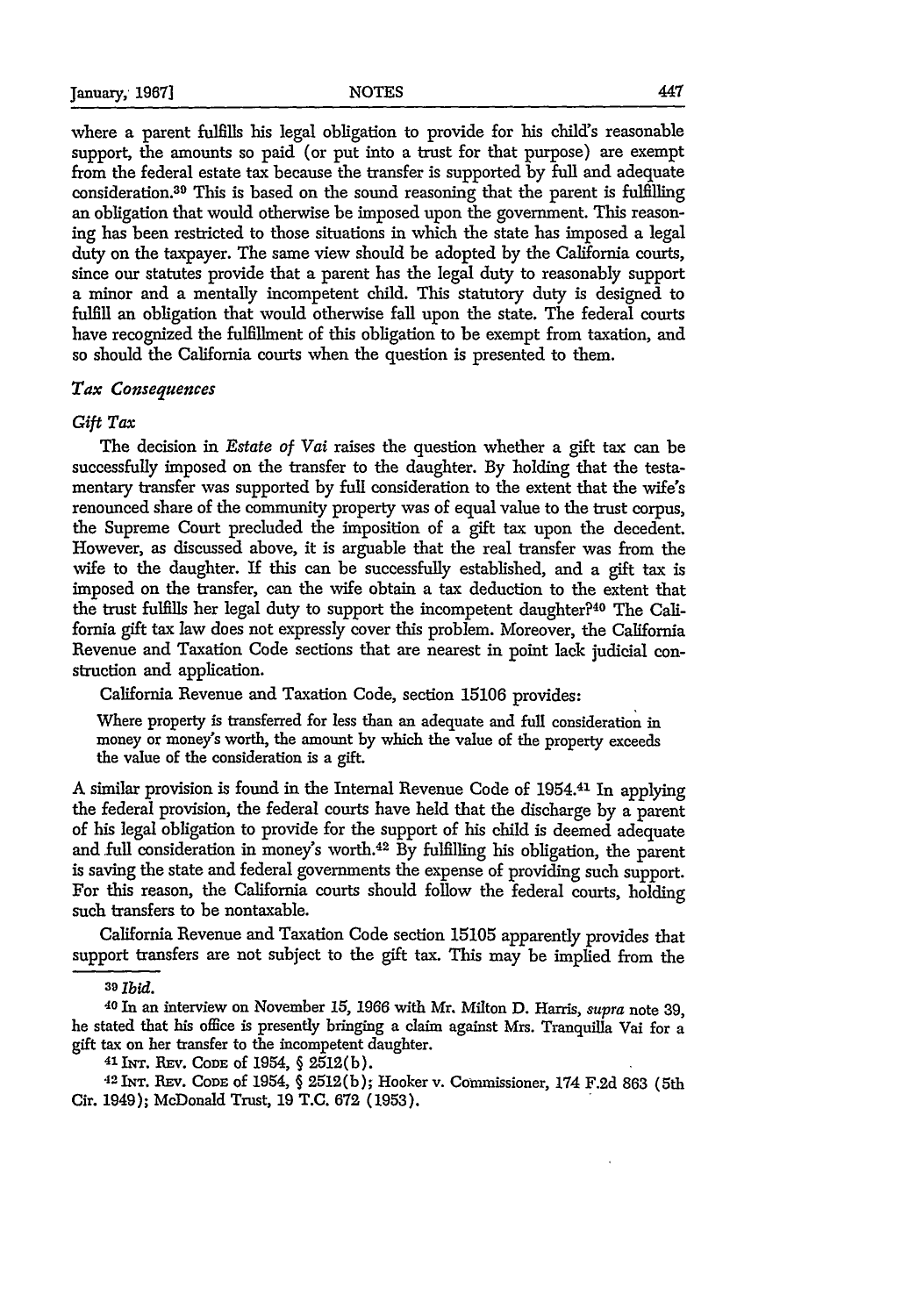section's definition of a "donor" as an "individual who transfers property to another with a donative intent." Although the desire to benefit one's child is a definite motive behind most of the support transfers, such motive is not necessarily illustrative of a donative intent. Rather, it shows the transferor's interest in fulfilling his legal obligation of support. In the *Vai* case, for example, the surrounding circumstances and the action for fraudulent concealment of community property show that the wife did not renounce her share for a donative reason. She intended to discharge her legal obligation of supporting her incompetent daughter after the husband's demise.

It seems unlikely that the California legislature intended to impose a gift tax where the transferor confers on the transferee benefits normally associated with support, such as the care and maintenance of a minor or an incompetent. This is especially true in view of the interpretation given by the federal courts to an identical statutory mandate.<sup>43</sup>

If the California courts follow the above interpretation of sections 15105 and 15106 of the California Revenue and Taxation Code, a transfer made in fulfillment of a parent's legal obligation of support will not be subject to a state gift tax. This means that neither a state inheritance nor gift tax will be imposed on testamentary transfers for money's value.

#### *Income Tax*

If a transfer for money's worth is exempt from an inheritance and a gift tax, will there be a federal or state income tax liability? The California Revenue and Taxation Code, 44 and the Federal Internal Revenue Code of 1954,45 provide that if, pursuant to the terms of the trust, income is used to discharge a settlor's legal obligation of support, the income so used is taxable to the settlor. Thus, an income tax lies where a trust is established to fulfill a parent's legal obligation of supporting his minor or incompetent child.

#### *Impact of the Vai Decision*

If the California courts follow the federal courts in holding that a transfer in discharge of a legal obligation of support is not a taxable gift, then the decision of *Estate of Vai4 <sup>6</sup>*will affect the amount of revenue coming into the state treasury. It would exempt transfers in discharge of a parent's duty to support his child from any gift or inheritance tax. The only tax that could be imposed would be an income tax on the amount of income used each year to discharge the legal duty of reasonable support. The resulting loss of revenue to the state is seen by the situation in the *Vai* case. The daughter will receive 30,000 dollars per year for her support; the state income tax on this sum is only 800 dollars.<sup>47</sup> At the time of her father's death, she was thirty-one years old. Estimating her life

<sup>43</sup>**INT. REv.** CODE 1954, *§* 677; Treas. Reg. *§* 1.662(a)-4 (1955). <sup>44</sup>**CAL.** Prav. & TAx. CODE *§§* 17001(15), 17791.

**<sup>45</sup> CAL.** REv. & TAx. CODE §§ 17253, 17255; and Treas. Reg. 39.12(x)-(1)(b)(1) allow a limited deduction for medical expenses of the taxpayer's children to the amount exceeding 5% of the adjusted gross income for the taxable year; but not to exceed \$1,250 per year.

<sup>4665</sup> A.C. **139, 52** Cal. Rptr. 705, 417 **P.2d 161** (1966).

**<sup>47</sup> CAL.** REv. **&** TAx. **CoDE §** 19200.